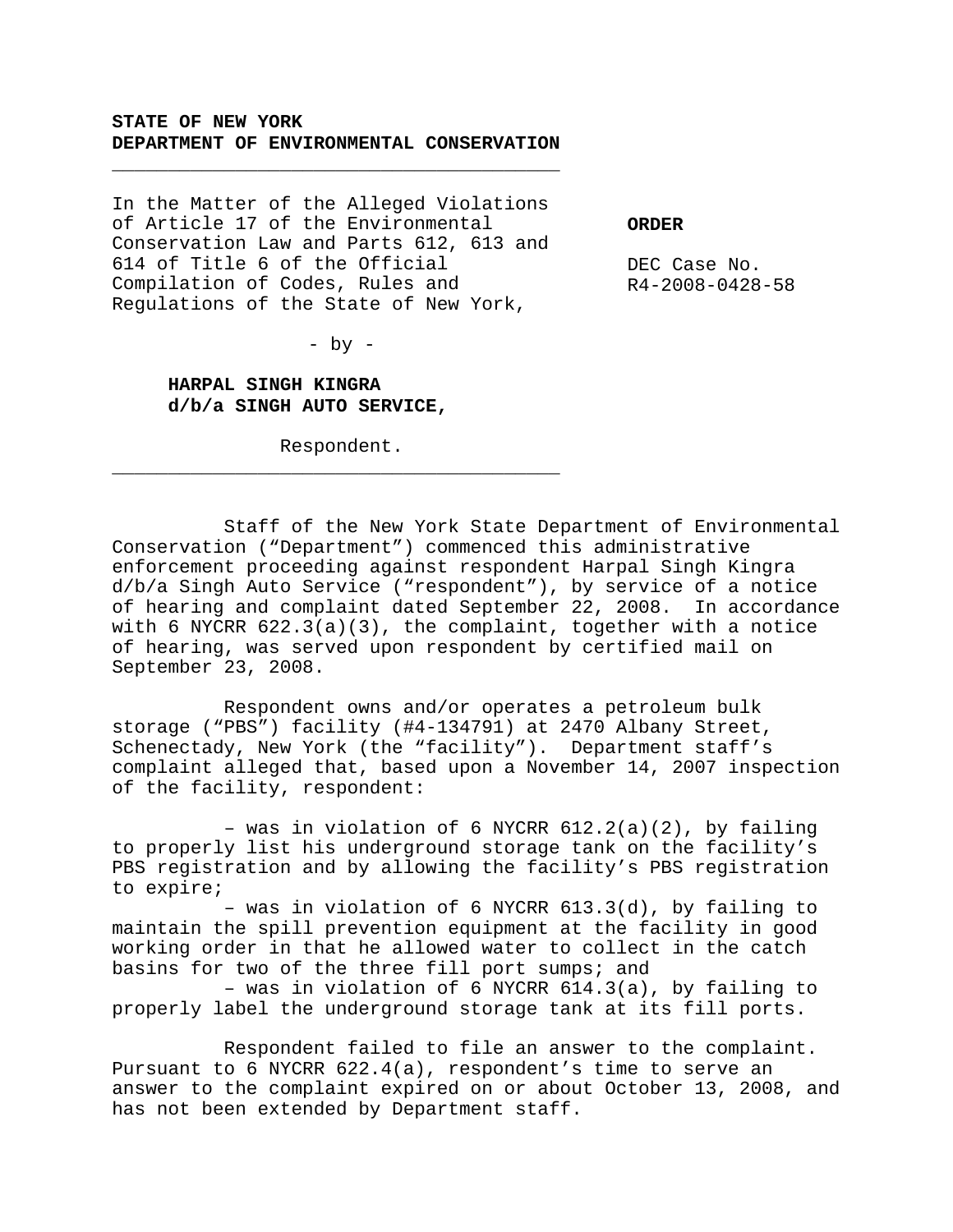Department staff filed a motion for default judgment, dated December 4, 2008, with the Department's Office of Hearings and Mediation Services. The matter was initially assigned to Administrative Law Judge ("ALJ") Daniel P. O'Connell and then to ALJ P. Nicholas Garlick, who prepared the attached default summary report. I adopt the ALJ's report as my decision in this matter, subject to the following comments.

The affidavit of Dan Lightsey, P.E. dated December 4, 2008 details factors that support the proposed penalty, including respondent's history of noncompliance. In addition, Department staff in its papers requested that respondent be directed to submit a Petroleum Bulk Storage Information Correction form to properly register the facility. Based upon the record, I conclude that the proposed civil penalty and the request for the submission of a Petroleum Bulk Storage Information Correction form are appropriate. The form is to be submitted to Department staff within fifteen (15) days of the service of this order upon respondent.

**NOW, THEREFORE,** having considered this matter and being duly advised, it is **ORDERED** that:

I. Pursuant to 6 NYCRR 622.15, Department staff's motion for a default judgment is granted.

II. Respondent Harpal Singh Kingra d/b/a Singh Auto Service is adjudged to be in default and to have waived the right to a hearing in this enforcement proceeding. Accordingly, the allegations against respondent, as contained in the complaint, are deemed to have been admitted by respondent.

III. Respondent Harpal Singh Kingra d/b/a Singh Auto Service is adjudged to have violated 6 NYCRR  $612.2(a)(2)$ ,  $613.3(d)$ , and 614.3(a) at his petroleum bulk storage facility located at 2470 Albany Street, Schenectady, New York.

IV. Respondent Harpal Singh Kingra d/b/a Singh Auto Service is hereby assessed a civil penalty in the amount of ten thousand dollars (\$10,000). The civil penalty is due and payable within thirty (30) days after service of this order upon respondent.

V. Payment of the penalty set forth in Paragraph IV shall be made by cashier's check, certified check, or money order drawn to the order of the "New York State Department of Environmental Conservation" and mailed or hand-delivered to Jill Phillips, Esq., Assistant Regional Attorney, NYSDEC - Region 4, 1130 North Westcott Road, Schenectady, New York 12306-2014.

VI. Respondent Harpal Singh Kingra d/b/a Singh Auto Service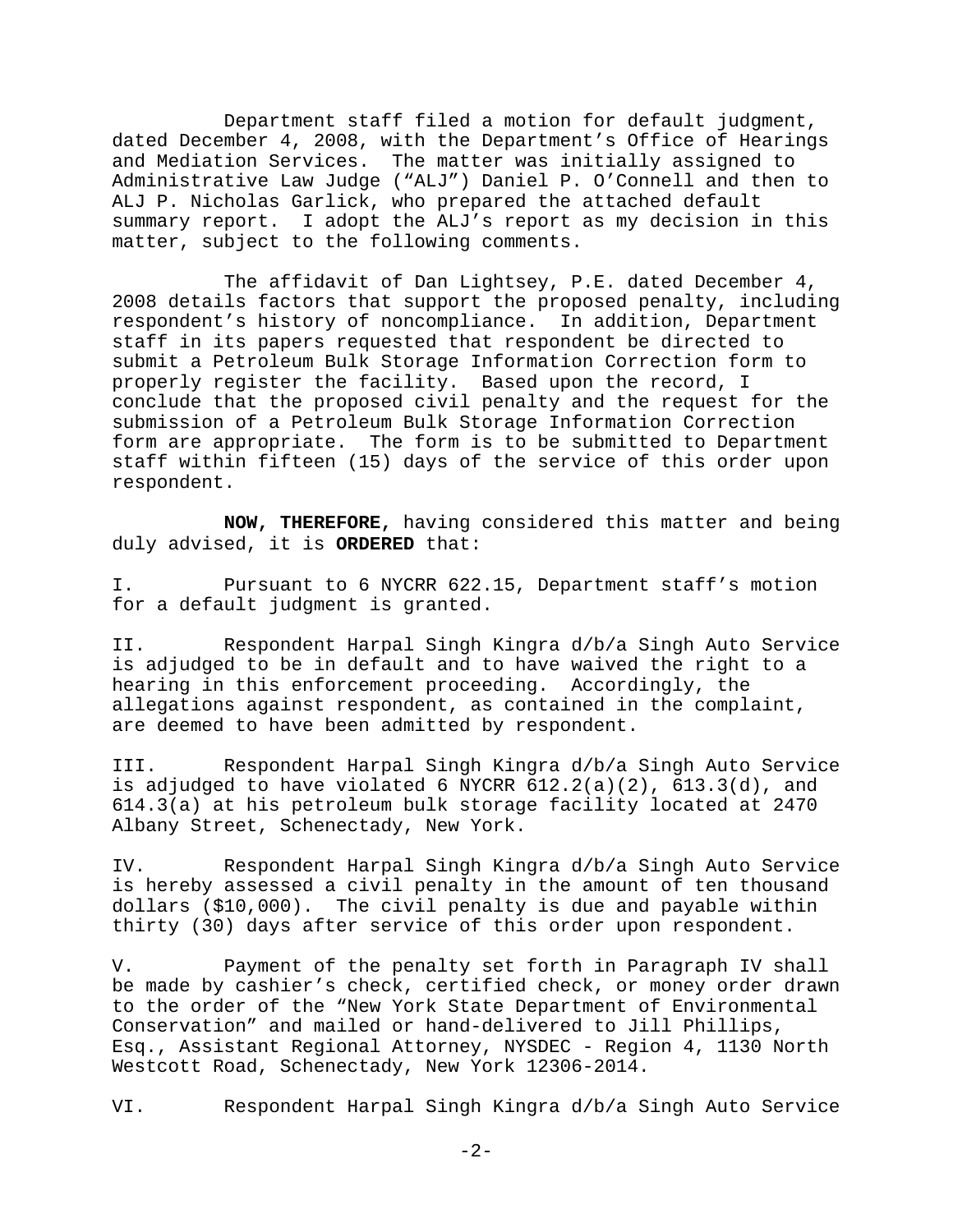is directed to submit a Petroleum Bulk Storage Information Correction form (the "correction form") to Department staff to properly register the facility. The correction form is to be submitted no later than fifteen (15) days of the service of this order upon respondent. Respondent shall:

– indicate on the correction form that the underground storage tank at the facility is a compartmentalized tank, and designate each compartment on the form with an alphabetical suffix (for example, the first compartment would be designated with an "A", the second compartment with a "B", etc.); and

– review for completeness columns 17, 18, 19 and 20 on the correction form, including but not limited to the information relating to piping leak detection. Respondent must identify all forms of piping leak detection and provide any other supplemental or revised information on the form as may be necessary to correct and update the facility's petroleum bulk storage registration.

The correction form is to be submitted to Jill Phillips, Esq., Assistant Regional Attorney, NYSDEC - Region 4, 1130 North Westcott Road, Schenectady, New York 12306-2014.

VII. All communications from respondent to the Department concerning this order shall be made to Jill Phillips, Esq., Assistant Regional Attorney, NYSDEC - Region 4, 1130 North Westcott Road, Schenectady, New York 12306-2014.

VIII. The provisions, terms, and conditions of this order shall bind respondent Harpal Singh Kingra d/b/a Singh Auto Service, and his agents, successors and assigns, in any and all capacities.

> For the New York State Department of Environmental Conservation

By:  $/ s$ Alexander B. Grannis Commissioner

Dated: May 19, 2009 Albany, New York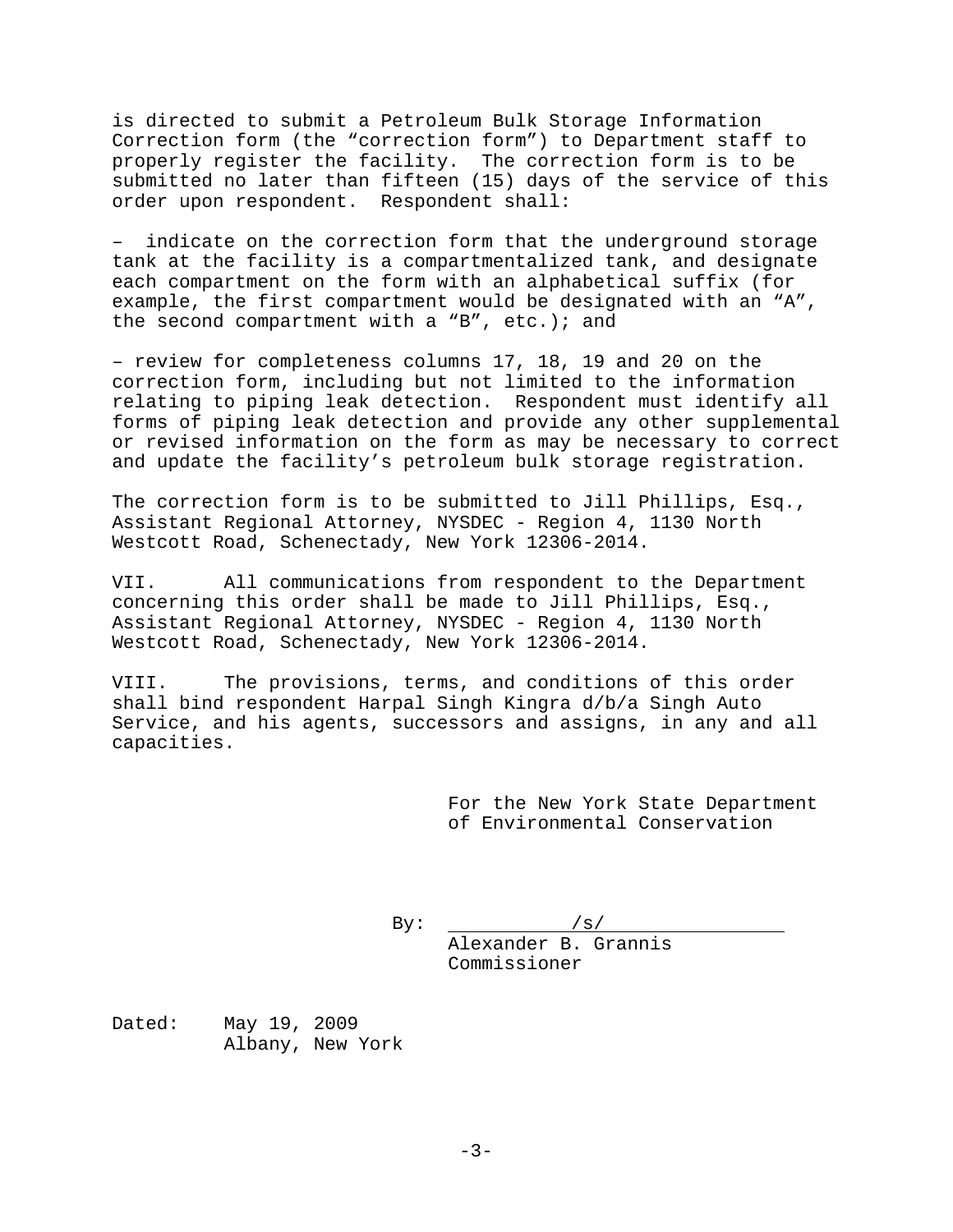### **NEW YORK STATE DEPARTMENT OF ENVIRONMENTAL CONSERVATION**

\_\_\_\_\_\_\_\_\_\_\_\_\_\_\_\_\_\_\_\_\_\_\_\_\_\_\_\_\_\_\_\_\_\_\_\_\_\_\_\_

In the Matter of the Alleged Violations of Article 17 of the Environmental Conservation Law and Parts 612, 613 and 614 of Title 6 of the Official Compilation of Codes, Rules and Regulations of the State of New York,

**DEFAULT SUMMARY REPORT**

DEC Case No. R4-2008-0428-58

 $-$  by  $-$ 

# **HARPAL SINGH KINGRA d/b/a SINGH AUTO SERVICE,**

Respondent.

 $\overline{a}$ 

#### Proceedings

On September 22, 2008, by certified mail, staff of the New York State Department of Environmental Conservation's (DEC staff) Region 4 office served the respondent Harpal Singh Kingra d/b/a Singh Auto Service with a notice of hearing and complaint. In the complaint, staff alleged violations of Article 17 of the Environmental Conservation Law (ECL), and its implementing regulations, specifically Parts 612, 613 and 614 of title 6 of the Official Compilation of Codes, Rules and Regulations of the State of New York (6 NYCRR) related to respondent's Petroleum Bulk Storage (PBS) Facility (#4-134791) located at 2470 Albany Street, Schenectady, New York. The respondent received the notice of hearing and complaint on September 23, 2008. Pursuant to 6 NYCRR 622.4(a), the respondent had 20 days from receipt of the complaint to serve an answer, that date was October 13, 2008 and no answer has been received. Pursuant to 6 NYCRR 622.15, by papers dated December 4, 2008, DEC staff mailed the Department's Office of Hearings and Mediation Services (OHMS) a notice of motion for default judgment. Chief Administrative Law Judge James T. McClymonds assigned this matter to Administrative Law Judge ("ALJ") Daniel P. O'Connell and then to me.

#### Discussion

According to the Department's regulations, a respondent's failure to file a timely answer to a complaint constitutes a default and waiver of respondent's right to a hearing. 6 NYCRR 622.12(b), 622.15(a). In these circumstances, Department staff may move for a default judgment, the motion to contain: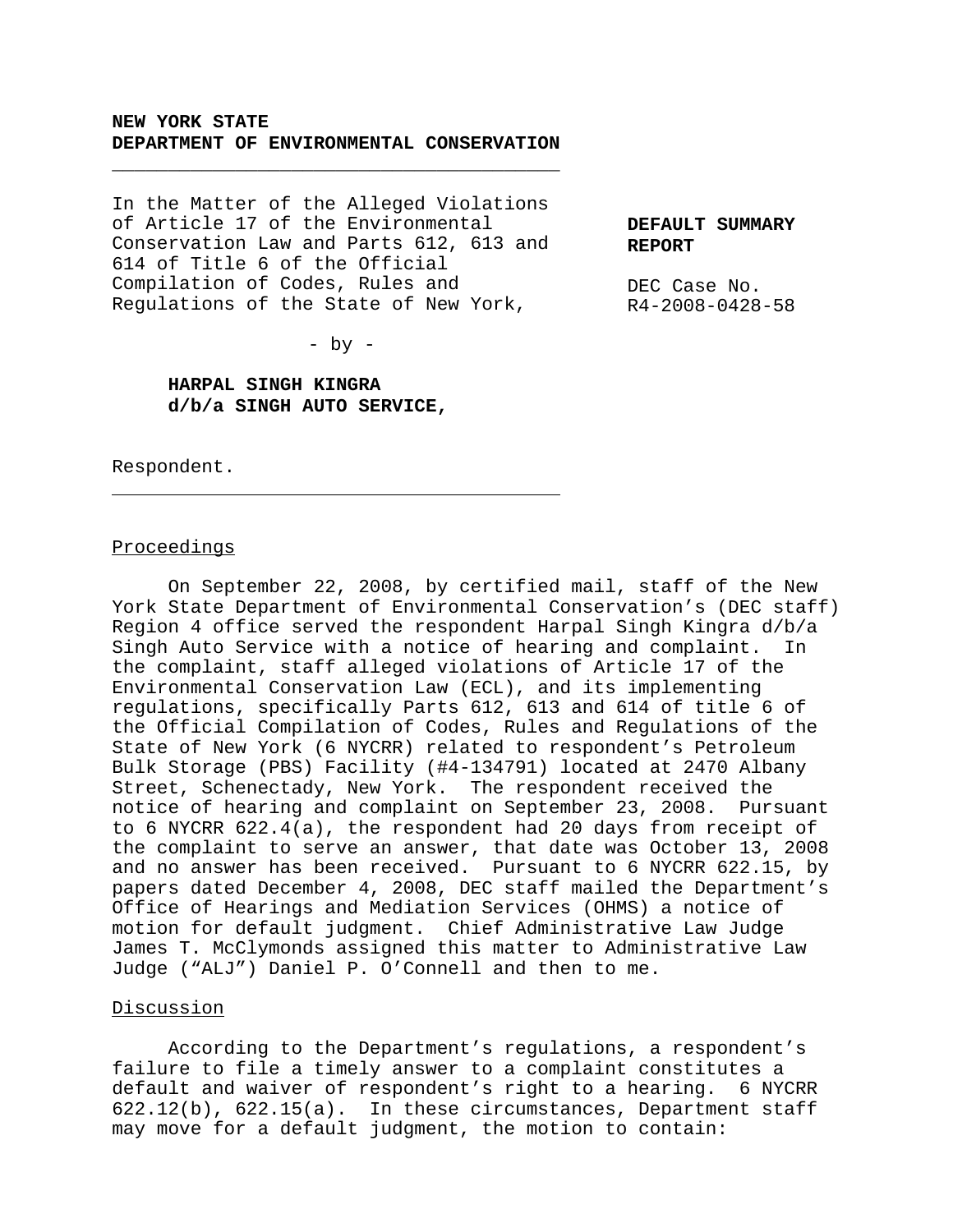(1) proof of service of the notice of hearing and complaint or motion for order without hearing;

(2) proof of the respondent's failure to appear or to file a timely answer; and

(3) a proposed order. 6 NYCRR 622.15(b).

Attached to the affirmation of Jill Phillips, Assistant Regional Attorney, dated December 4, 2008 ("Phillips Affirmation") are DEC Staff member Kathleen Fabrey's affidavit of service of the notice of hearing and complaint dated September 22, 2008, as well as copies of the certified mail receipts and United States Postal Service "track & confirm" statement indicating that the respondent received the pleadings on September 23, 2008. See, Exhibit A, Attachment 1. Also attached to DEC Staff's papers is the affidavit of DEC Staff member Dan Lightsey, P.E. dated December 4, 2008 ("Lightsey Affidavit") related to the civil penalty amount sought. In her affirmation, Ms. Phillips states that staff has not received an answer to the complaint, and the time to file one has passed. See, Phillips Affirmation,  $\P 5$ ; 6 NYCRR 622.4(a).

Staff has also submitted a copy of the notice of hearing and complaint (Exhibit B) and a proposed order (Exhibit C) attached to Ms. Phillips's affirmation.

Based upon the above submissions, DEC staff has met the requirements for a default judgment.

# Penalty

In his affidavit, Mr. Lightsey requests a civil penalty of \$10,000 in satisfaction of the violations alleged in the complaint and in the motion papers. The relevant provision of law, ECL 71-1929, provides for a maximum penalty for violations of titles 1 through 11 and title 19 of article 17 of the ECL or regulations promulgated thereunder, including 6 NYCRR 612, 613 and 614, of thirty seven thousand five hundred dollars per day for each such violation. DEC staff's request for a penalty of \$10,000 is significantly less than the maximum calculated penalty that could be imposed.

There are two guidance memorandums that are relevant to the civil penalty calculation in this case: (1) the Department's 1990 Civil Penalty Policy (CPP); and (2) the Division of Environmental Enforcement's Petroleum Bulk Storage Inspection Enforcement Policy (DEE-22).

The complaint alleged three causes of action, based upon Department staff's November 14, 2007, inspection at respondent's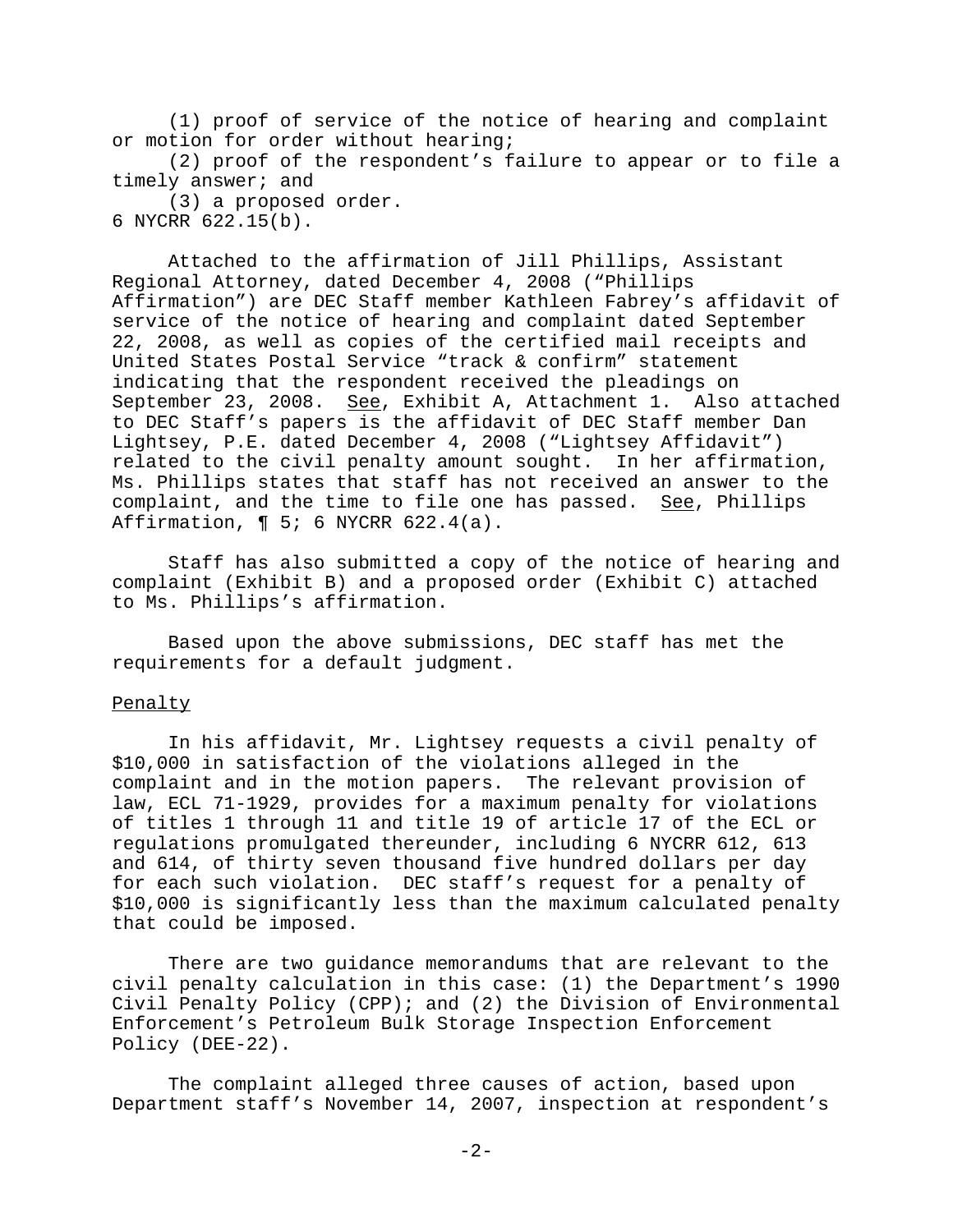Petroleum Bulk Storage (PBS) Facility (#4-134791) located at 2470 Albany Street, Schenectady, New York. First, that the respondent had not properly listed its underground storage tank on the facility's registration and that the registration had expired on March 24, 2007 in violation of 6 NYCRR  $612.2(a)(2)$ . Second, that the respondent had failed to maintain the spill prevention equipment at the facility in good working order, specifically, there was water in the catch basins for two of the three fill port sumps, in violation of 6 NYCRR 613.3(d). Third, that the respondent had failed to properly label the underground tank at the facility, specifically that the required information was missing from the fill ports, in violation of 6 NYCRR 614.3(a).

The failure to submit a complete and accurate facility registration form needs to be corrected. The appropriate mechanism for doing this is for the respondent to complete a Petroleum Bulk Storage Information Correction Form (correction form) in a timely manner. Submission of the correction form fifteen days after the service of this order upon respondent is appropriate. On this correction form, the respondent shall indicate that the underground storage tank at the facility is a compartmentalized tank, and designate each compartment on the form with an alphabetical suffix (for example, the first compartment would be designated with an "A", the second compartment with a "B", etc.). The respondent should also review columns 17, 18, 19 and 20 on the correction form, including but not limited to the information relating to piping leak detection. Respondent must identify all forms of piping leak detection and provide any other supplemental or revised information on the form as may be necessary to correct and update its facility petroleum bulk storage registration.

In his affidavit, Mr. Lightsey states that the baseline civil penalty calculation (based on DEE-22) would be \$2,800 for the three causes of action: (1) a total of \$2,000 for the failure to properly register the underground tank and failure to renew the facility's registration; (2) a total of \$500 for the failure to maintain the spill prevention equipment in good working order; and (3) a total of \$300 for the failure to properly label the underground tank. Mr. Lightsey states that the higher civil penalty sought by DEC staff of \$10,000 is justified in this case based on the respondent's history of non-compliance. Specifically, Mr. Lightsey notes that the respondent was subject to an Order on Consent (Exh. D) which became effective on January 9, 2006 (#R4-2005-1007-104). This consent order addressed earlier, similar violations to those alleged in this complaint (as well as other violations) and resulted in a civil penalty of \$11,000.

The Department's 1990 Civil Penalty Policy ("CPP") requires